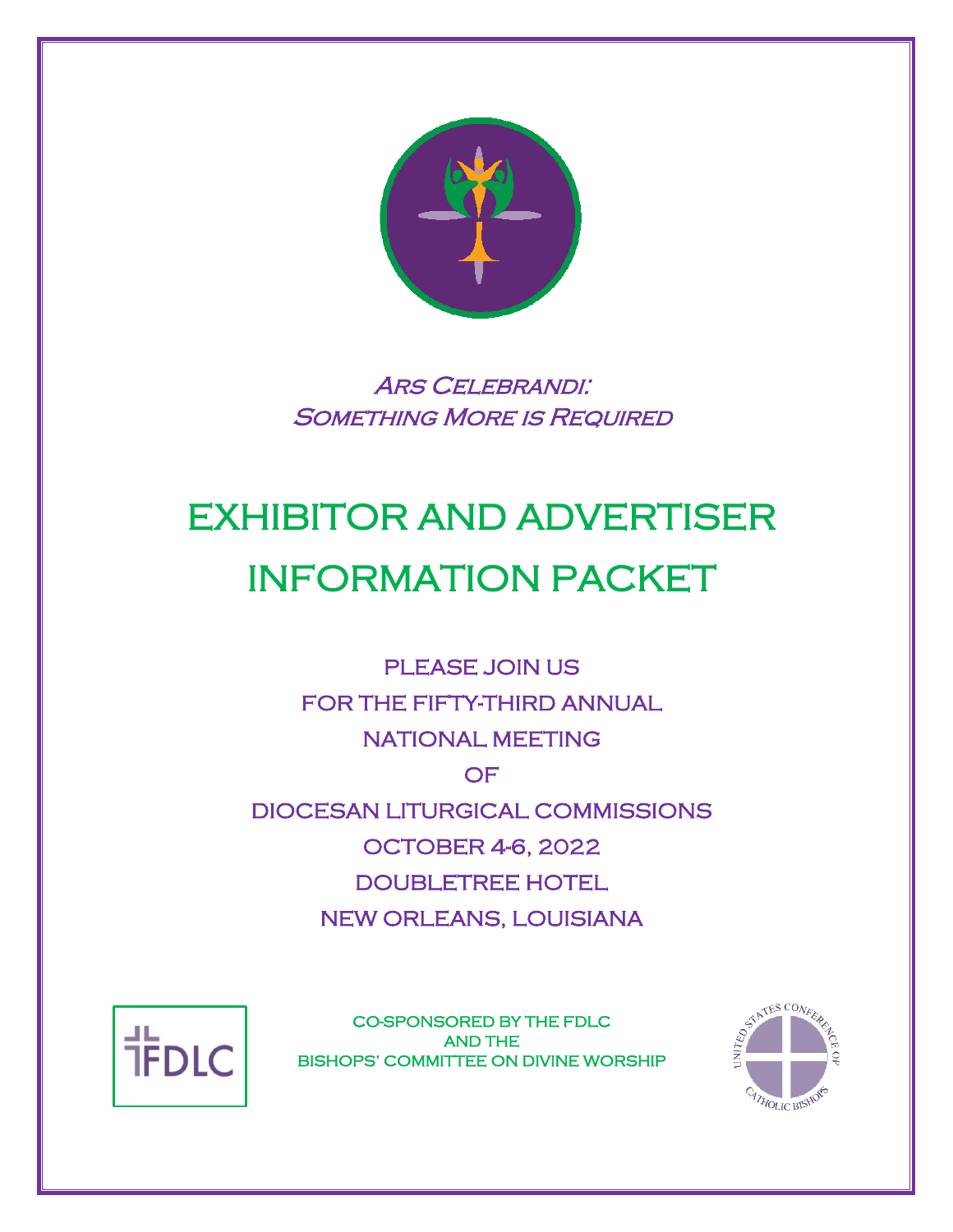

#### **FEDERATION OF DIOCESAN LITURGICAL COMMISSIONS 415 Michigan Avenue NE, Suite 70 Washington, DC 20017-4503 202-635-6990**

February 2022

Dear Colleagues,

This letter comes to invite you to participate in the fifty-third annual meeting of Diocesan Liturgical Commissions. At the gracious invitation of Archbishop Gregory Aymond, this year's meeting will take place in the exciting and historic city of New Orleans. We will gather from October 4 to 6, 2022 at the Doubletree Hotel, located near the historic French Quarter and a short walk to St. Louis Cathedral.

Co-sponsored by the Bishops' Committee on Divine Worship and the Federation of Diocesan Liturgical Commissions, the meeting will bring together directors of diocesan Offices of Worship, members of diocesan liturgical commissions, and academicians from throughout the United States.

We expect about 125 participants in New Orleans and several hundred others who will join us virtually. These are the people who provide resources to local parish leaders, who often influence purchasing decisions, and who recommend formation programs to parish ministers. We also expect more local registrants on the Study Day -- clergy, religious, and lay leaders. This is an opportunity to reach your target audience at a central location.

Our theme this year is "*Ars Celebrandi*: Something More is Required" (quoting the *Constitution on the Sacred Liturgy*, no. 11). The roster of outstanding presenters will address various Church documents, engagement principles, formation standards, and best pastoral practices.

An important part of each year's meeting is an exhibition of liturgical furnishings, vesture, books, music, art, architectural design, and academic opportunities. Details and a contract may be found on the following pages. Space is limited, so please reserve early. More meeting and hotel information will become available at [www.fdlc.org/nationalmeeting.](http://www.fdlc.org/nationalmeeting)

If your schedule does not allow for your attendance, yet you would like to make diocesan and parish personnel aware of your company and its products, you might consider becoming a sponsor or placing an advertisement in the meeting's program booklet. Sponsorships are explained herein; advertisement sizes and prices are also listed.

On behalf of all our members in Region Five, we look forward to welcoming you to New Orleans!

Sincerely,

Rita A. Thiron **Rev.** Glenn LeCompte FDLC Executive Director **Exhibit Chairperson** 

Denn

[rita@fdlc.org](mailto:rita@fdlc.org) glecompte@htdiocese.org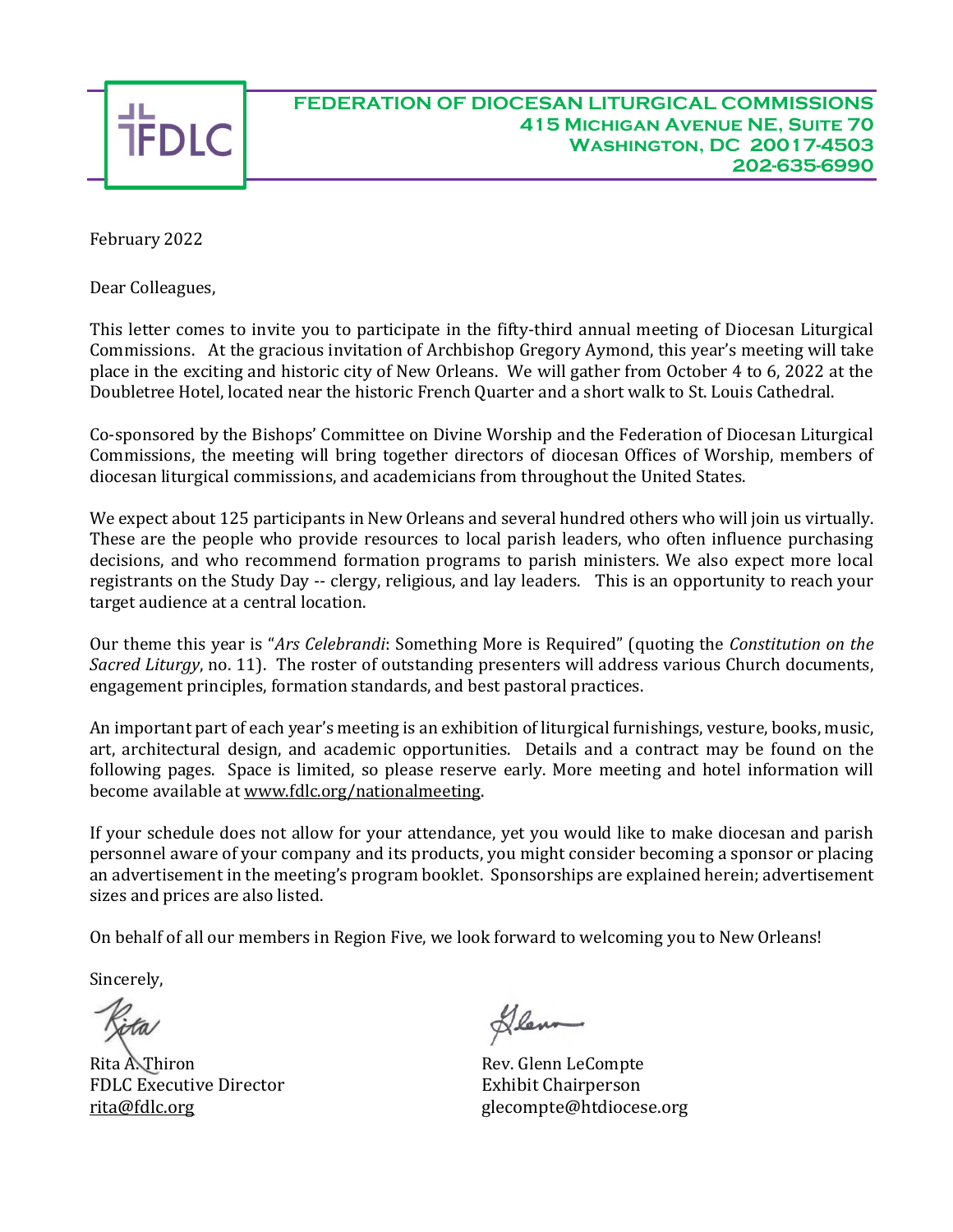# **YES, I WANT TO BE PART OF THE 2022 FDLC NATIONAL MEETING!**

| in the 2022 National Meeting Program. | * Please print your company name and information as you wish it to appear in the Exhibitors' List |
|---------------------------------------|---------------------------------------------------------------------------------------------------|
|                                       |                                                                                                   |
|                                       |                                                                                                   |
|                                       |                                                                                                   |
|                                       |                                                                                                   |
|                                       |                                                                                                   |
|                                       |                                                                                                   |
|                                       |                                                                                                   |

## **YES, OUR FIRM WILL BE THERE TO EXHIBIT IN PERSON**

**Contract Contract** 

\* Booth space will not be reserved or assigned until payment is received.

 $\star$  Please read carefully the full exhibitor contract, herein.

| Number of Booths                  | $\Box$ One -- \$650 $\Box$ Two -- \$1050                       |  |
|-----------------------------------|----------------------------------------------------------------|--|
| <b>Electricity Required</b>       | Yes<br><b>No</b><br>$\Box$                                     |  |
| <b>Internet Required</b>          | $\Box$ No<br>$\Box$ Yes                                        |  |
| Special Request (if possible)     |                                                                |  |
| Exhibitor Name Tag(s) for         |                                                                |  |
|                                   |                                                                |  |
| <b>Extra Registration for</b>     |                                                                |  |
| <b>Banquet Tickets (Thursday)</b> | at \$90 each $\Box$ One $\Box$ Two $\Box$ Three<br>$\Box$ None |  |
|                                   |                                                                |  |

*PLEASE SIGN & RETURN ALL FORMS TO FDLC BEFORE AUGUST 1, 2022 THANK YOU! WE WILL ACKNOWLEDGE RECEIPT OF YOUR CONTRACT AND REQUESTS.* For questions or clarifications, please contact Rita Thiron, [rita@fdlc.org](mailto:rita@fdlc.org)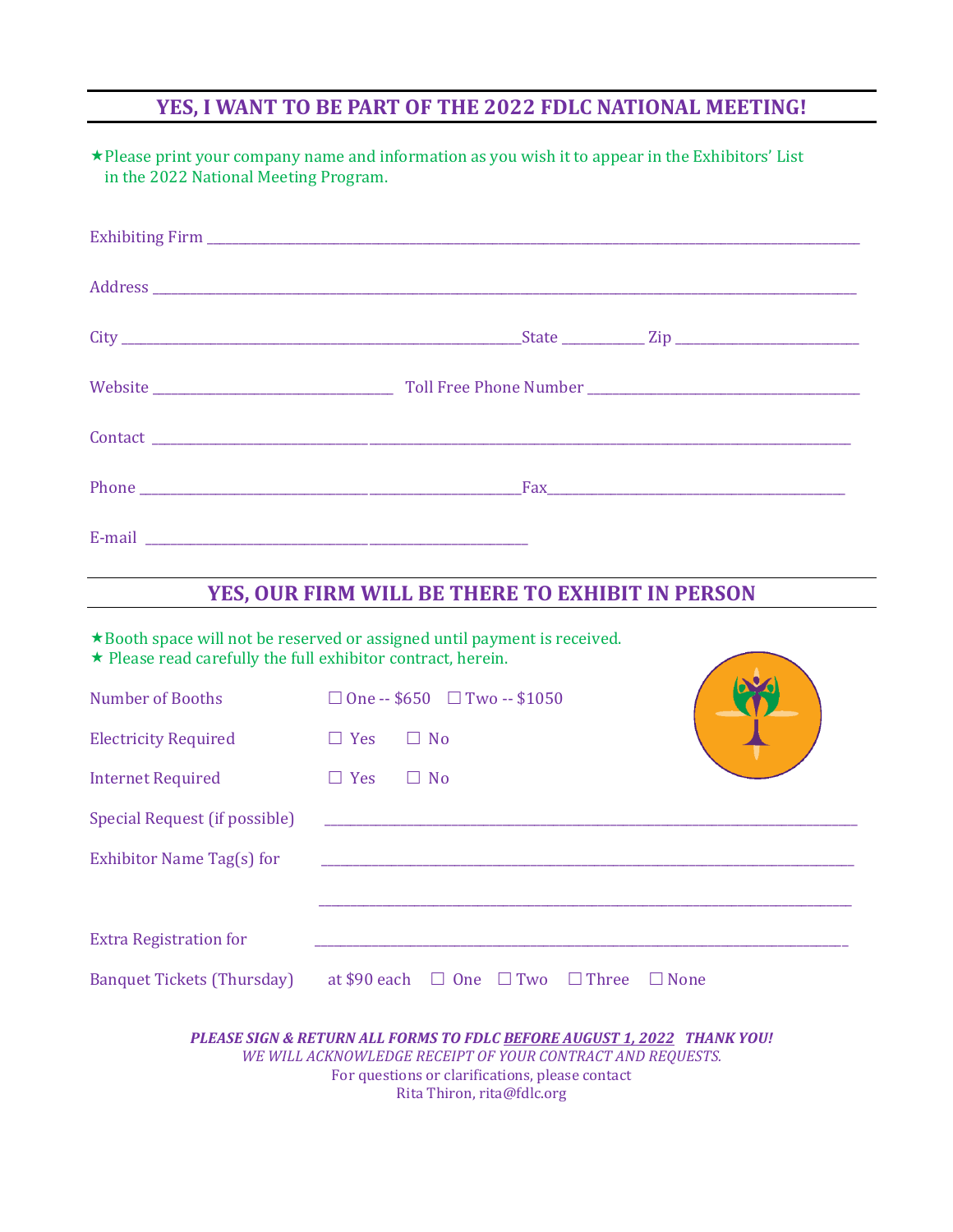# **A MENU OF EXHIBIT, ADVERTISEMENT & SPONSOR OPTIONS**

### *All sponsors will be featured in pre-meeting and post-meeting social media posts!*

| □      | <b>GOLD SPONSOR</b>                                     |                                              | 2500           |  |
|--------|---------------------------------------------------------|----------------------------------------------|----------------|--|
|        | <b>Two Booth Spaces</b>                                 |                                              |                |  |
|        | <b>Logo Placement on Website</b>                        |                                              |                |  |
|        | Three Minute Video Commercial                           |                                              |                |  |
| □      | <b>Full Page Ad in Program</b><br><b>SILVER SPONSOR</b> |                                              | 2000           |  |
|        | <b>One Booth Space</b>                                  |                                              |                |  |
|        | <b>Logo Placement on Website</b>                        |                                              |                |  |
|        | One Minute Video Commercial                             |                                              |                |  |
|        | Full Page Ad in Program                                 |                                              |                |  |
| □      | <b>BRONZE SPONSOR</b>                                   |                                              | 1800           |  |
|        | <b>One Booth Space</b>                                  |                                              |                |  |
|        | <b>Logo Placement on Website</b>                        |                                              |                |  |
|        | One Minute Video Commercial                             |                                              |                |  |
|        | Half Page Ad in Program                                 |                                              |                |  |
|        | <b>OTHER SPONSOR OPPORTUNITIES</b>                      |                                              |                |  |
| □      | <b>LUNCHEON</b>                                         | <b>Wednesday Lunch</b>                       | 3,000          |  |
| □      | <b>LUNCHEON</b>                                         | <b>Thursday Lunch</b>                        | 3,000          |  |
| □      | <b>COFFEE BREAK</b>                                     | Coffee Break A, B, C, or D                   | 2,000          |  |
| □<br>□ | <b>COCKTAIL HOUR</b>                                    | <b>Thursday Cocktail Tickets</b>             | 2,500          |  |
| □      | <b>SPEAKER</b><br><b>WORSHIP AID</b>                    | Plenary speaker, airfare, hotel              | 1,500<br>2,500 |  |
| □      | <b>REGISTRATION BAGS</b>                                | Printing<br><b>Bags and Name Tags</b>        | 750            |  |
|        | PROGRAM BOOKLET ADVERTISING                             | All ads are full color                       |                |  |
| □      | <b>Underwrite Printing</b>                              | Printing                                     | 2,500          |  |
| □      | <b>Program Book Ads</b>                                 | <b>Back Cover (color)</b>                    | 850            |  |
|        |                                                         | <b>Inside Front Cover (color)</b>            | 500            |  |
|        | <b>Please send hi-res TIFF/PDF/JPG</b>                  | <b>Inside Back Cover (color)</b>             | 500            |  |
|        | file by August 1                                        | Interior (full page, color)                  | 350            |  |
|        | Finished size 8.5 x 11"                                 | <b>Half</b> page                             | 200            |  |
|        |                                                         | Quarter page                                 | 100            |  |
|        | <b>EXHIBIT FEES</b>                                     |                                              |                |  |
|        | <b>One Booth</b>                                        |                                              | 650            |  |
|        | <b>Two Booths</b>                                       |                                              | 1050           |  |
|        | Banquet Ticket(s) @\$90 each                            | Chicken $\Box$ Fish $\Box$ Vegetarian $\Box$ |                |  |
|        | <b>TOTAL ENCLOSED</b>                                   |                                              |                |  |
|        |                                                         |                                              |                |  |
|        |                                                         |                                              |                |  |
|        |                                                         |                                              |                |  |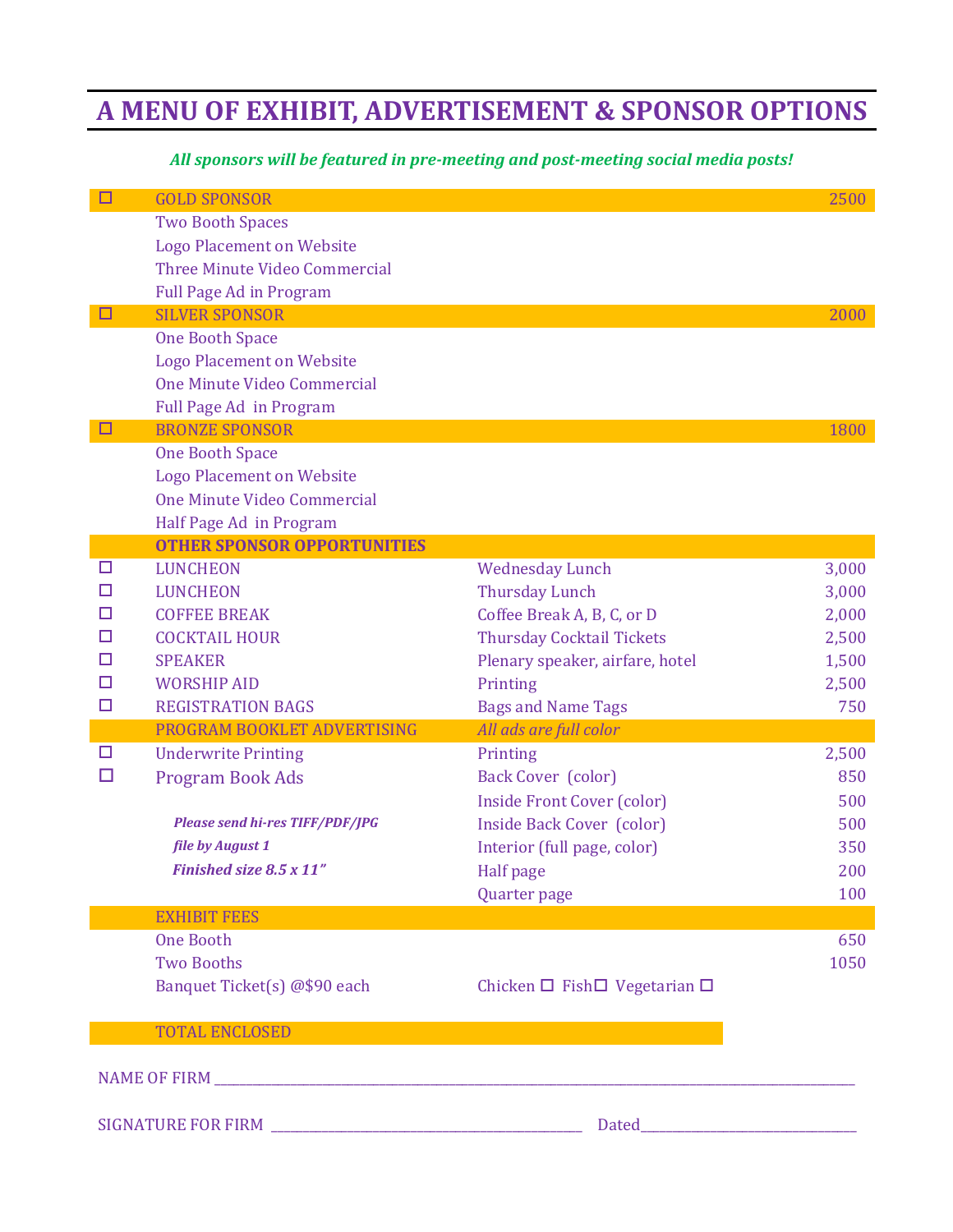

# **2022 EXHIBITOR INFORMATION Please retain for your records**

EXHIBIT LOCATION

Doubletree by Hilton Hotel 300 Canal Street New Orleans, LA 70130 504-581-1300

#### EXHIBIT HOURS

(exact hours and conference schedule will be sent with confirmation) Open: Tuesday, October 4, Noon Close: Thursday, October 6, 1:30 PM



- Booth Cost: \$650 [USD] for the first regular booth and \$400 for each additional regular booth.
- The size of each booth will be 10' W x 8' D.
- Booth equipment will consist of a six-foot table draped in a floor-length cloth, two chairs, and a waste basket.
- Booths will be socially distanced.
- Additional drayage may be incurred with the hotel. Electricity is available through the hotel.

#### PRIVILEGES

- Exhibitors will be entitled to one complimentary meeting registration for each booth
- **•** Participation in the Mass and reception on Tuesday evening at St. Louis Cathedral
- Morning and afternoon coffee break on Wednesday.
- Exhibitor registration does not include other meals nor the Thursday meeting banquet. Banquet tickets may be purchased separately.

#### BOOTH SET-UP AND DISMANTLING

- **Set-up is scheduled for Tuesday, October 4, 8:30 a.m. –11:00 a.m.** At the conclusion of the setup time, all equipment, crates, etc. must hidden or removed from the exhibit area.
- **Dismantling is scheduled for Thursday, October 6, 1:30 p.m**. Unless otherwise provided, all exhibits and debris must be removed from the exhibit area by the exhibitor at its own expense no later than 4:00 PM.
- **·** If the exhibitor shall fail to remove its exhibit, then the FDLC may remove such exhibit to a storage warehouse at the risk and expense of the exhibitor.

#### PAYMENT

▪ Please make all checks payable to "FDLC" and mail to 415 Michigan Avenue NE, Suite 70, Washington, DC 20017.

#### **CANCELLATION**

- All notices of cancellation must be received before August 31, 2022
- **If notice is received after August 31, 2022 no refund will be made.**
- All requests for cancellation of booth space must be sent in writing to the FDLC National Office.

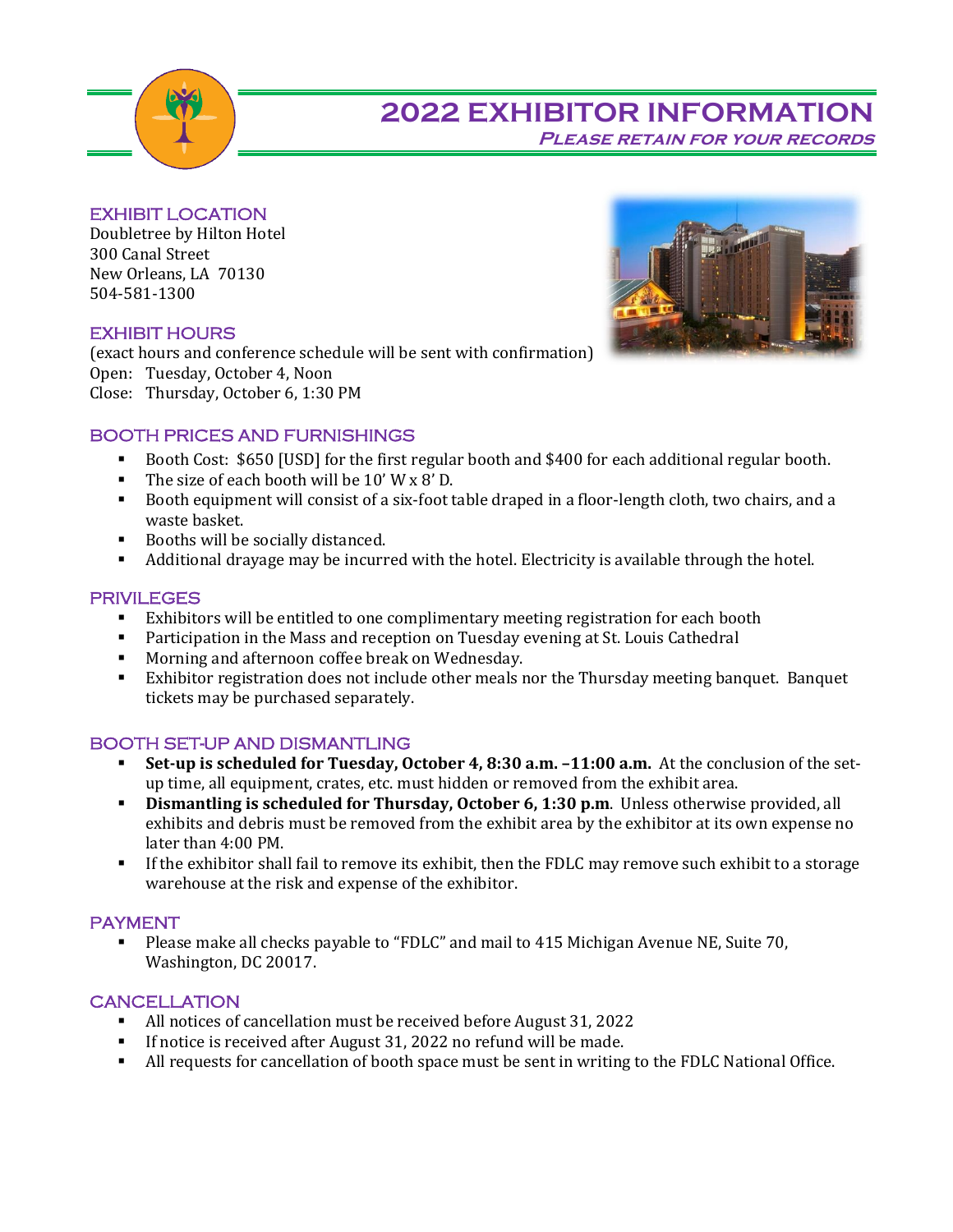#### RULES AND REGULATIONS

- Occupancy and use of exhibit space is subject to the published RULES AND REGULATIONS, which are hereby incorporated as part of the contract and to the Electrical & Fire Regulations of the City of New Orleans.
- Exhibitors must abide by all Covid-related safety protocols as indicated by the State of Louisiana, the city of New Orleans, the Hotel, and FDLC personnel.

#### EXHIBIT SHIPMENTS AND SERVICES

- The Doubletree Hotel will accept shipments from exhibiting companies no sooner than three days before the meeting.
- You will need to make your own arrangements for return shipping.
- Please clearly mark the shipment to your attention and note the name and dates of the "**FDLC National Meeting – October 4-6, 2022."**
- Additional information regarding the hotel's drayage services will be sent with confirmation.

#### EXHIBIT PERSONNEL REGISTRATION

- **•** The purchase of the first  $8 \times 10$  booth will entitle the exhibitor(s) to one complimentary exhibit badge, enabling them to attend all convention program sessions.
- All other booth personnel must purchase full convention registrations. All badges must be arranged for and paid for ahead of time. One full registration for the meeting costs \$375.

#### EXHIBITOR'S AUTHORIZED REPRESENTATIVE

- Each exhibitor shall name at least one person to be its representative in connection with installation, operation, and removal of its exhibits. Such representative shall be authorized to enter into such service contracts, as may be necessary, for which the exhibitor shall be responsible.
- All business between the FDLC and the exhibitor will be conducted only through the latter's representative and no other person. Exhibitors desiring to change representatives should notify the FDLC in advance of the meeting.
- Exhibitors will be provided badges in accordance with exhibitor registration policy. Badges will not be transferable and will be required for admittance to the exhibit area.

#### ELECTRICAL & INTERNET CONNECTION

- Exhibitors will need to order electrical power from the hotel.
- Internet access is available.
- Additional information from the hotel will be mailed with your confirmation.

#### HOTEL RESERVATIONS

Exhibitors should make their hotel reservations directly with the Doubletree by Hilton Hotel using this special Passkey link

<https://www.hilton.com/en/attend-my-event/msytcdt-fdl-abe4ef46-09a7-41c9-9314-be4e665b6d33/>

- FDLC meeting room rate is \$149 per night (reg. \$245 to \$260).
- The FDLC meeting rates will be honored three days prior and post our meeting or until our room block is full. These extra days are subject to hotel availability.

#### FORFEITING OF SPACE

- The FDLC reserves the right to rent to any other exhibitor any previously rented, but unoccupied space after 12:00 p.m. on the opening day of the exhibition.
- Moreover, this clause shall not relieve the exhibitor who contracted for the initial space of the financial obligations to pay the full amount of said rental space.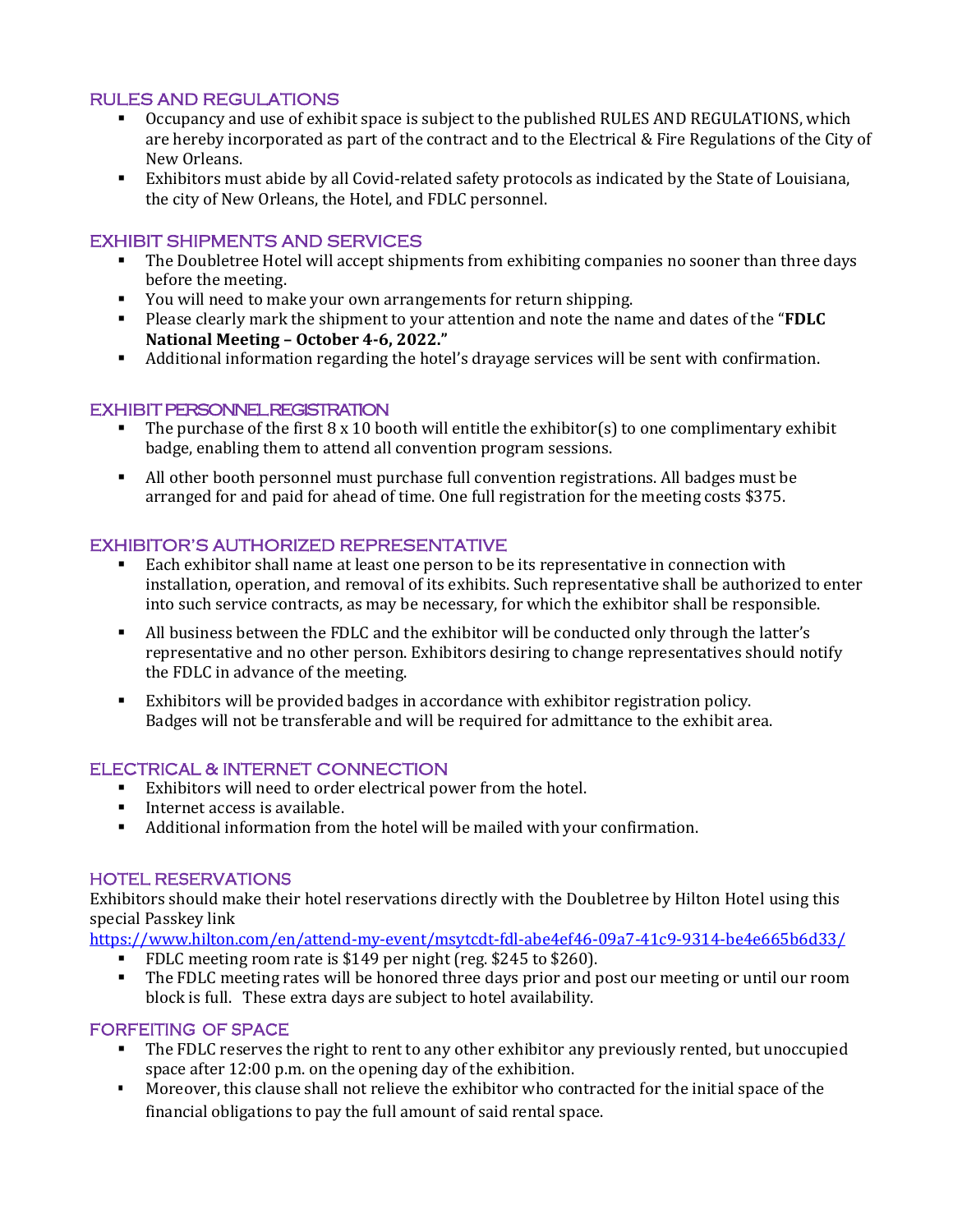#### SHARING OF BOOTH SPACE

- **·** If the exhibitor of record elects to permit another company to share space in the booth, there will be a surcharge fee of \$150.00 for the second company.
- No more than two (2) companies may occupy one booth space.
- The name and address of the companies sharing the booth space must appear on the exhibitor contract.
- FDLC reserves the right to remove any company in violation of this regulation.

#### CHARACTER OF EXHIBITS

- FDLC reserves the right to decline or prohibit any exhibit, part of exhibit, or proposed exhibit which is not suitable or in accordance with the policy of the Board of Directors of FDLC.
- The FDLC may prohibit any exhibit not in accordance with its ethics.

#### BOOTH CONSTRUCTION REQUIREMENTS

- Exhibitors must construct their booths so as not to obstruct the view of neighboring booths at any level 3 feet from the floor from the aisle to a point one half the distance between the front and rear of booth.
- No exhibit construction or sign shall exceed a height of 8 feet.
- FDLC reserves the right to settle any difference between exhibitors regarding the above requirements.
- Approval for an exception of any of these requirements must be presented by the exhibitor in writing to the FDLC National Office prior to 30 days before the opening of the exhibition.

#### CARE OF EXHIBITOR'S SPACE

- Each exhibitor shall care for and keep in good order and surrender the space occupied by it in the same condition as it was at the commencement of the occupation, ordinary wear excepted.
- If the space occupied by the exhibitor shall be damaged by an act of negligence on the part of the exhibitor, or the exhibitor's agents, employees, patrons, or guests, the exhibitor on demand shall pay such sum as shall be necessary to restore said space to the same condition it was in when first occupied by the exhibitor.

#### DISTRIBUTION OF LITERATURE AND SAMPLES

Signs, advertising devices, distribution of printed matter, samples, or other articles shall be restricted to the exhibitor's own exhibit space and not in aisles.

#### SOUND LEVEL

- Exhibitors are responsible for monitoring the sound level in their respective area.
- Any projector, recordings, etc., must be turned down so that the sound is audible only to the persons who are within the area of the respective booth.

#### SIGNS AND POSTERS

- Exhibitors will not be permitted to tape, paste, thumbtack, nail, staple, or otherwise affix signs or posters to the walls, drapes, electrical outlets, etc., of the convention hotel.
- If any damage is caused to the hotel property accidentally, or otherwise, the exhibitor will be billed for the full cost of repairing said damage.

#### **SECURITY**

Once the exhibition has begun, the doors will be locked during those times when the exhibition is not open according to the published schedule for the meeting. We recommend that valuables are stored overnight in your hotel room.